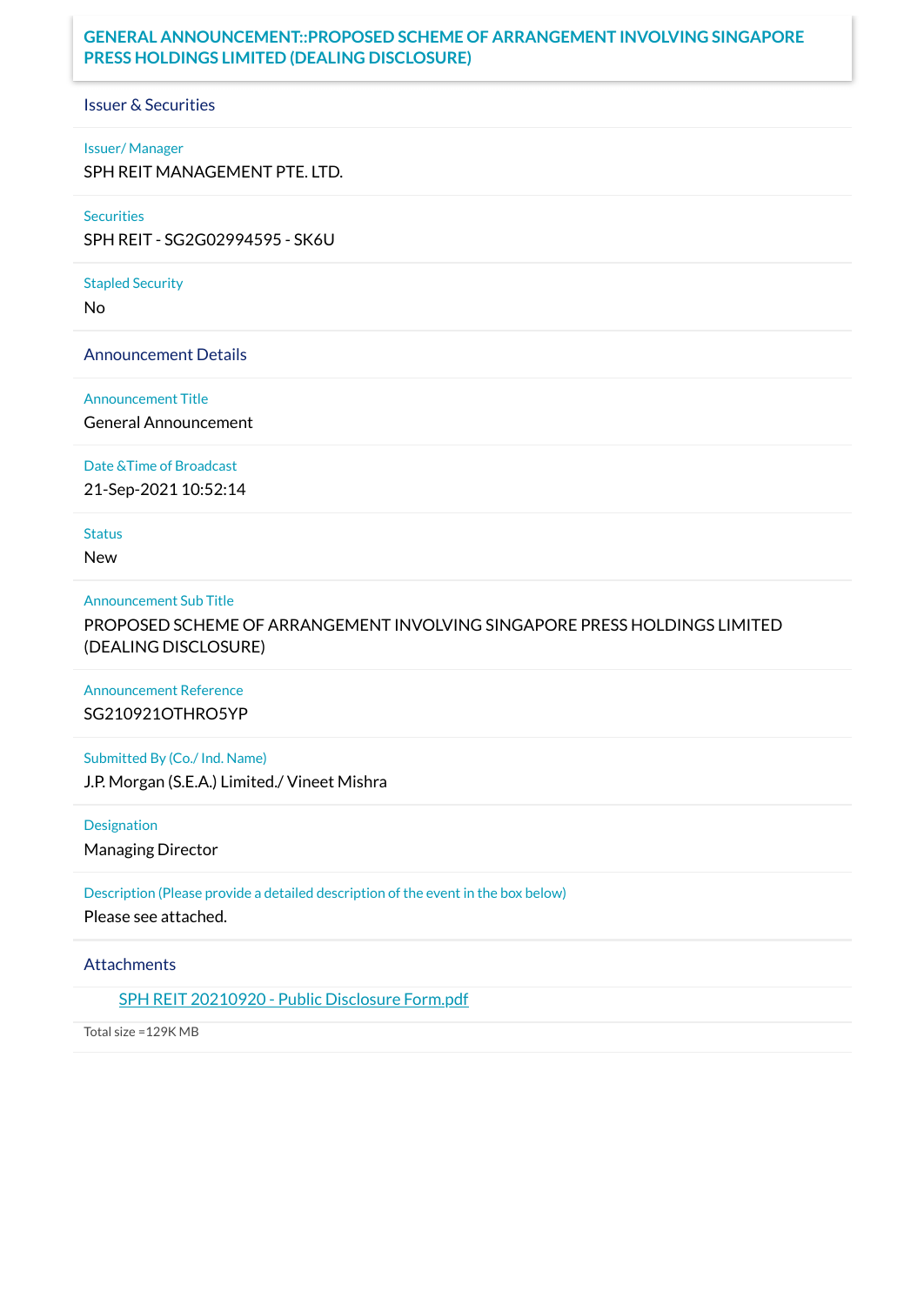#### **PROPOSED ACQUISITION OF SINGAPORE PRESS HOLDINGS BY WAY OF A SCHEME OF ARRANGEMENT**

# **DEALINGS DISCLOSURE**

# **1. INTRODUCTION**

J. P. Morgan (S.E.A.) Limited ("**JPMSEAL**") refers to the proposed scheme of arrangement (the "**Scheme**") to be undertaken by Singapore Press Holdings Limited (the "**Company**") and Keppel Pegasus Pte. Ltd. (the "**Offeror**") (which is a wholly-owned subsidiary of Keppel Corporation Limited ("**KCL**")) pursuant to Section 210 of the Companies Act, Chapter 50 of Singapore, involving, inter alia, (i) the distribution of units in SPH REIT held by the Company to the shareholders of the Company on a pro-rata basis and (ii) the Offeror acquiring the entire share capital of the Company (other than those already owned, controlled or agreed to be acquired by the Offeror and its concert parties), the consideration for which include units in Keppel REIT, which was announced on 2 August 2021 (the "**Joint Announcement**").

As stated in the Joint Announcement, JPMSEAL is the financial adviser to the Offeror in respect of the Scheme.

All capitalised terms used and not defined herein shall have the same meanings given to them in the Joint Announcement.

#### **2. DISCLOSURE OF DEALINGS**

Pursuant to Rule 12.1 of the Singapore Code on Take-overs and Mergers (the "**Code**") and the Practice Statement on the Exemption of Connected Fund Managers and Principal Traders under the Code, JPMSEAL wishes to announce the dealings by its associates in the relevant securities of SPH REIT on **20 September 2021**, details of which are set out in the Schedule hereto.

Issued by **J.P. Morgan (S.E.A.) Limited** 

21 September 2021 Singapore